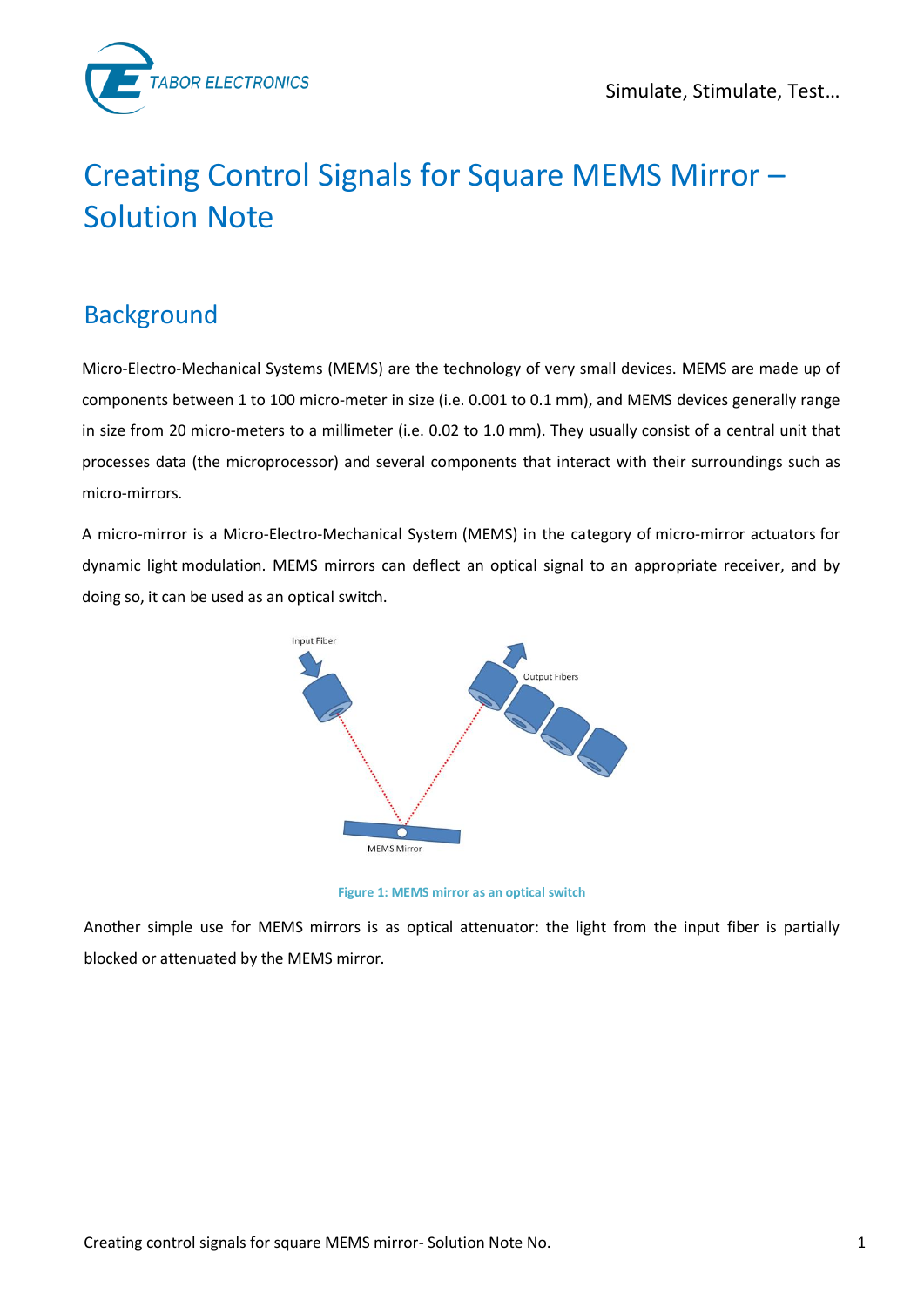



**Figure 2: MEMS mirror as optical attenuator**

### Requirement

Depending upon the type of operation, the modulatory movement of a single mirror can be either translatory or rotational, on one or two axes. In the first case, a phase shifting effect takes place. In the second case, the beam of light is deflected. In research and development of these MEMs mirrors or peripheral equipment that uses them, it is necessary to be able to control them.

In most of the implementations, one or two pairs of electrodes control the position of the mirror by electrostatic attraction. In the two pairs case, Each pair has one electrode on each side of the hinge, with one of the pairs positioned to act on the yoke and the other acting directly on the mirror. The majority of the time, equal bias charges are applied to both sides simultaneously.

A 2D square MEMS mirror can be implemented using a comb drive actuators. This implementation usually consists of a movable mirror which can be pulled toward the other electrode (the bigger frame) when applying a voltage difference. The movable electrode is suspended by a mechanical spring. When voltages are applied in each of the electrodes, opposite charges on each one attract each other. This attractive force is larger when the movable electrode is closer to the fixed electrode.

#### Solution

**Tabor Electronics' Wonder Wave family of Arbitrary Waveform Generators with its four channel models combined with Tabor four channel Signal Amplifier,** provide a full range of capabilities for MEMS developers and users, for testing and simulating, control and operation of the miniaturized electromechanical square mirrors.

The *Tabor Electronics WW2074 with its* four synchronized channels waveform generation ability, save cost without comprimizing bandwidth and signal integrity. Combined with the Tabor Amplifiers, users can have a